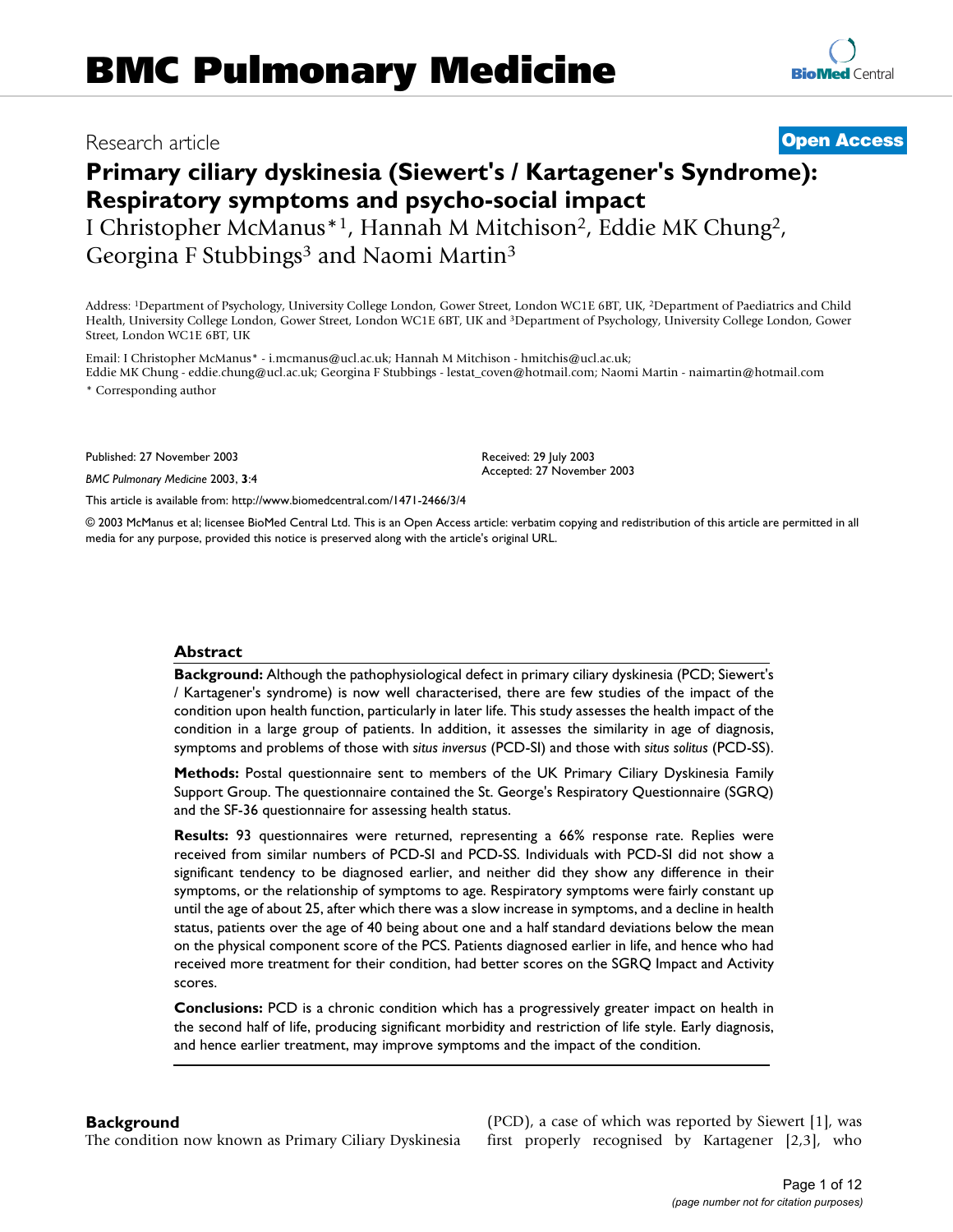described bronchiectasis, nasal polyposis, and chronic sinusitis in a group of patients who also showed *situs inversus totalis*, the complete left-right reversal of the viscera [4]. Subsequent work by Afzelius [5] demonstrated that patients with Kartagener's syndrome had a motility defect in the cilia of respiratory mucosa, in the lungs and sinuses, and that in addition in males there can also be a defect of sperm motility, which results in reduced fertility [6].

Electron microscopy of mucosal cilia and sperm tails shows that in PCD the normal 9+2 architecture is disrupted due to the absence of dynein arms [7]. Since dynein is one of the key intra-cellular 'molecular motors' [7,8], the absence of the dynein arms is responsible for the impaired motility of the cilia and sperm. The identification of the ultra-structural ciliary defect means that it is now more appropriate to describe the condition as primary ciliary dyskinesia, the condition resulting from a primary problem in ciliary motility. The recognition of ciliary dyskinesia or immotility in Kartagener's syndrome has resulted in improved diagnosis, and an increasing awareness that the condition is more frequent than had been realised, and that, despite being an inherited defect, it is sometimes only diagnosed quite late in life [9,10]. Although the condition is usually inherited as an autosomal recessive [11,12], and some specific gene defects have been recognised [13,14], it is clear that the syndrome shows substantial genetic heterogeneity [15]

Although Kartagener's syndrome classically showed *situs inversus*, a 'partial' syndrome was also recognised historically in which all of the symptoms were present, but the viscera were normally oriented (*situs solitus*). It is now clear that such cases are equally as frequent as the full syndrome, that cases of the syndrome with or without *situs inversus* co-occur within families with an autosomal recessive pattern of inheritance, and that the proper phenotype is not *situs inversus* but is more likely to be random *situs*, with a 50:50 chance of the viscera showing the normal or the reversed pattern [16]. Such a model can therefore explaining the occasional occurrence of monozygotic twins with PCD, one showing *situs inversus* and the other *situs solitus* [17]. Although the precise causal mechanism for the development of random *situs*, has not been fully elucidated in PCD, work on *situs inversus* in a range of species, including mice, frogs, chicks and zebra-fish [18], suggests that the problem arises during development due to a ciliary defect in the nodal region (or its homologues of Hensen's node in the chick, or the Spemann organiser in amphibia, which are all associated with the protein known as left-right dynein [[19](#page-11-0)[,20\]](#page-11-1)), which results in disrupted or random fluid flow [21[,22](#page-11-2)] – for a semi-popular account see McManus [23]. There are however some problems with the theory, and ciliary function may not entirely explain laterality development [24,25]. Although there is no direct evidence that patients with PCD also show defects in the cilia in the nodal region, the simultaneous occurrence of defects both in 9+2 cilia and 9+0 cilia in *Hfh4* null mice [26], and in mice with the human DNAH5 mutation which occurs in PCD [[27](#page-11-3)], suggests that it is probably the case.

Despite the structural basis of PCD now being well-understood, there have been few studies of the effects of the condition on the overall health status of patients (although there are studies of respiratory function e.g. [28]). In particular there is no systematic description of the pattern of respiratory and other symptoms, of their variability and their development over the life-span, and neither is there any account of the impact of the condition on the life-style of the patients, or its effect upon their mental health. A search of PubMed found 771 articles using the search term ("Primary ciliary dyskinesia" or Kartagener\*) and 693195 articles using the search term (Psycholog\* or social), but a joint search of these categories found only a single article, in Spanish, which was only a case report [29].

The prevalence of PCD in the UK is difficult to estimate precisely. Although a figure of 1 in 15,000 has been quoted, which may itself be an underestimate, that would mean there are about 70 new cases born each year, and about 3,000 patients in total [4].

Here we describe a study of a group of 93 patients with PCD who are all members of a Patient Support Group based in southern England (although patients came from all over the UK), and in whom respiratory symptoms have been measured using the St. George's Respiratory Questionnaire, and health status has been assessed using the SF-36 questionnaire.

## **Methods**

A postal questionnaire was sent in January 2003 to all individuals on the mailing list of the UK's Primary Ciliary Dyskinesia Family Support Group. A reminder was sent to non-respondents after four weeks.

The questionnaire consisted of 16 pages of A4, and covered a wide range of topics, not all of which are relevant to the present study, since a study was also being carried out of lateralisation [30]. Measures of personality were also collected, but will be reported elsewhere [31]. Separate versions of the questionnaire were provided for adults and children (under 16 years of age). The principle difference was in the consent forms (see below), and in addition there were minor changes of wording between the two forms, principally to do with work/school, and with occasional simplification of wording in child version. The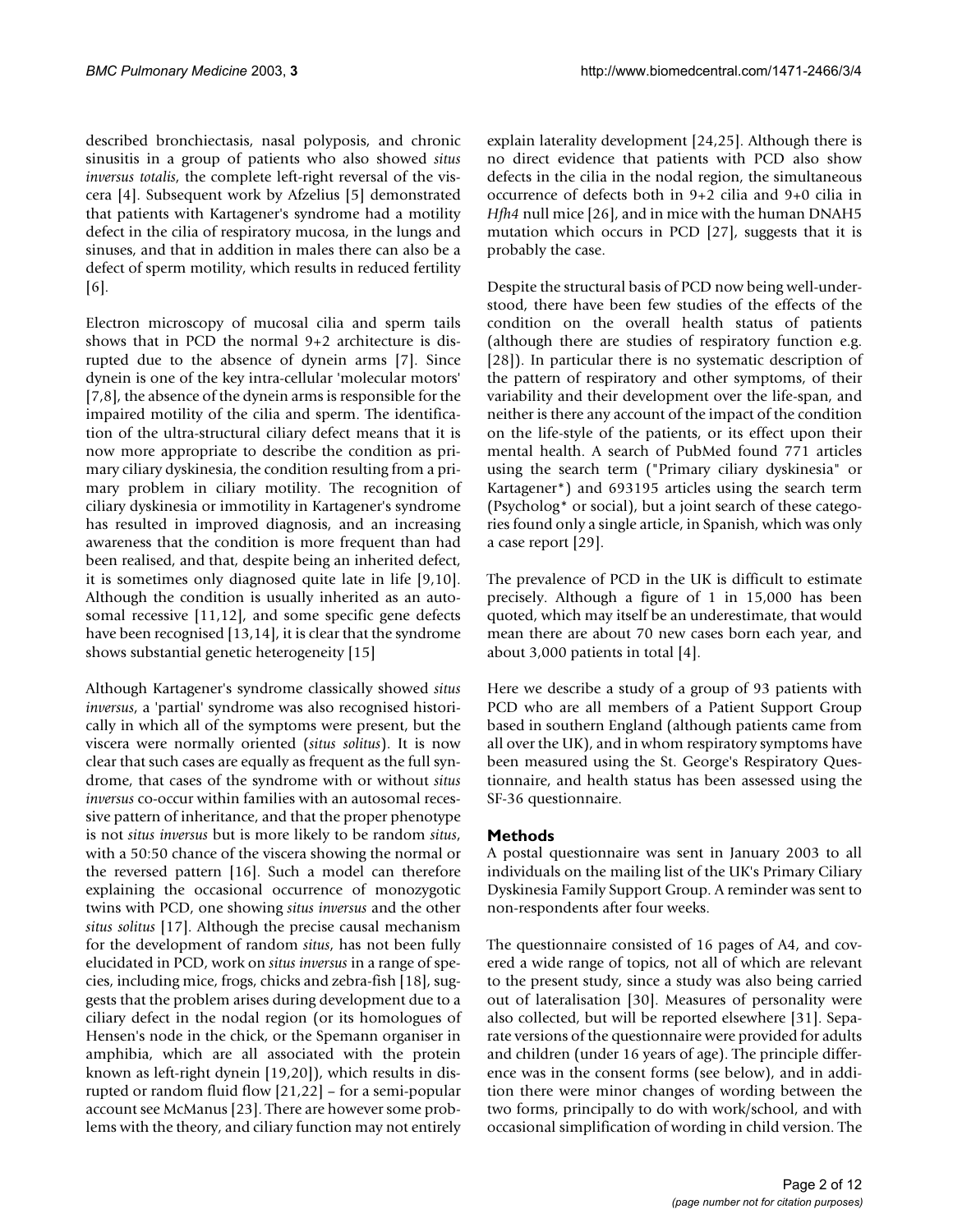child version also did not contain questions about smoking.

Respiratory symptoms were assessed by the St. George's Respiratory Questionnaire (SGRQ) [32-35], which provides three separate scales, **Symptoms, Activity** and **Impact**. It has been validated in bronchiectasis [34]. The scores are scaled in the range 0 – 100, where a score of 100 indicates optimal functioning within the context of respiratory illness.

Health Status overall was assessed by version 2 of the SF-36 questionnaire, which is a widely used generic instrument for assessing mental and physical functioning [36], for which UK population norms are also available [37]. The questionnaire has eight sub-scales which can be divided into two broad groups, **Physical Functioning, Role Physical, Bodily Pain**and **General Health** which are primarily physical, and **Energy/vitality, Social functioning, Role Emotional** and **Mental Health** which are primarily mental. The eight sub-scales are each scored in the range 0 – 100, where a score of 100 indicates optimal functioning. Factor analysis was used in the populationbased survey to calculate weights for deriving two summary scores, the **Physical Component Summary** (PCS) and **the Mental Component Summary** (MCS) [37]. Unlike the sub-scales, the PCS and MCS are scored so that in the reference population the mean is 50, and the standard deviation is 10, meaning that 95% of the population score in the range 30–70. Separate age and sex-related norms are also available [http://www.hsru.ox.ac.uk/](http://www.hsru.ox.ac.uk/sf36v2.htm) [sf36v2.htm.](http://www.hsru.ox.ac.uk/sf36v2.htm)

The study was approved by the joint UCL/UCLH Committees on the Ethics of Human Research. The mailing also included a letter from the secretary of the Support Group which endorsed the study. In order to protect patient confidentiality, the names of members of the Support Group were not known to the researchers, address labels being applied to envelopes by the Support Group. Respondents were given the opportunity to provide contact details for further research, and a majority did so. The questionnaire contained a consent form as an integral part of its construction, and this was signed either by the patient, or, where appropriate, by the patient and their parent or guardian.

#### **Results** *Response rate*

The initial mailing was to 160 addresses. Responses were received from 93 individuals, and a further 15 envelopes were returned by the Post Office as undeliverable for one reason or another. The response rate is therefore 93/(160-  $15) = 66%$ .

### *Respondents*

Ninety-three completed questionnaires were returned, although not all respondents had replies to all questions (in some cases because of being too young). Parents of children were encouraged to respond to the questionnaire, irrespective of how young the child was, and to complete only those questions which it was possible to answer for the child. The age distribution was somewhat skewed, the mean being 22.7 years (SD 16.8), with the median being 16.5 (quartiles 10.8 and 31.3), and the 10th and  $90<sup>th</sup>$  percentiles being 5.4 and 53.7). 59 (63.4%) respondents were female and 34 were male. The female respondents were somewhat older (Man-Whitney U test,  $p = .039$ ; mean age of females = 25.2; mean age of males  $= 18.42$ ). Of those under the age of 16, 55% (24/44) were female, but for those over the age of 16, 71% (35/49) were female. The origin of the difference is not clear.

## *Situs inversus*

48 respondents said that their heart was on the right, and 44 that their heart was on the left (one respondent did not answer this question). There is therefore no evidence of a response bias in favour of those with their heart on the right ( $\chi^2$  = 0.17, 1 df=, NS). All of the respondents who said that their heart was on the right said that this had been confirmed by X-ray, and all but two said that to their knowledge all of their body organs were reversed. It therefore seems safe to infer that there are 48 cases of Primary Ciliary Dyskinesia with *situs inversus* (PCD-SI), 44 cases of Primary Ciliary Dyskinesia with *situs solitus* (PCD-SS), and one of PCD with situs unknown.

## *Family history*

Twenty respondents reported that other members of their family had PCD. There was no association with situs inversus, 10 of the 20 having PCD-SI and 10 having PCD-SS.

### *Age at diagnosis*

Figure 1 shows the age at diagnosis in relation to age at the time of the survey for the PCD-SI and PCD-SS patients. The age at diagnosis was slightly lower in the PCD-SI group (9.1, SD 12.1; median = 5.0, IQR = .62 - 12.0, N = 29) than in the PCD-SS group (mean = 13.8 yrs, SD 16.6; median = 7.0,  $IQR = 1.2 - 24.1$ ,  $N = 30$ , although the difference was not significant using either a t-test ( $t_{57}$  = 1.244,  $p = .219$  or a Mann-Whitney U-test ( $z = 1.02$ ,  $p = .306$ ). The standard deviation in both groups was however very large, indicating that most of the older patients had only been diagnosed relatively recently (on average the patients over the age of 30 (mean  $=$  46.6, SD 11.9), were 32.1 years old at diagnosis, i.e. mostly diagnosed within the past fifteen years – see figure 1). Multiple regression of age at diagnosis, after taking age into account, did find an almost significant difference between the PCD-SI and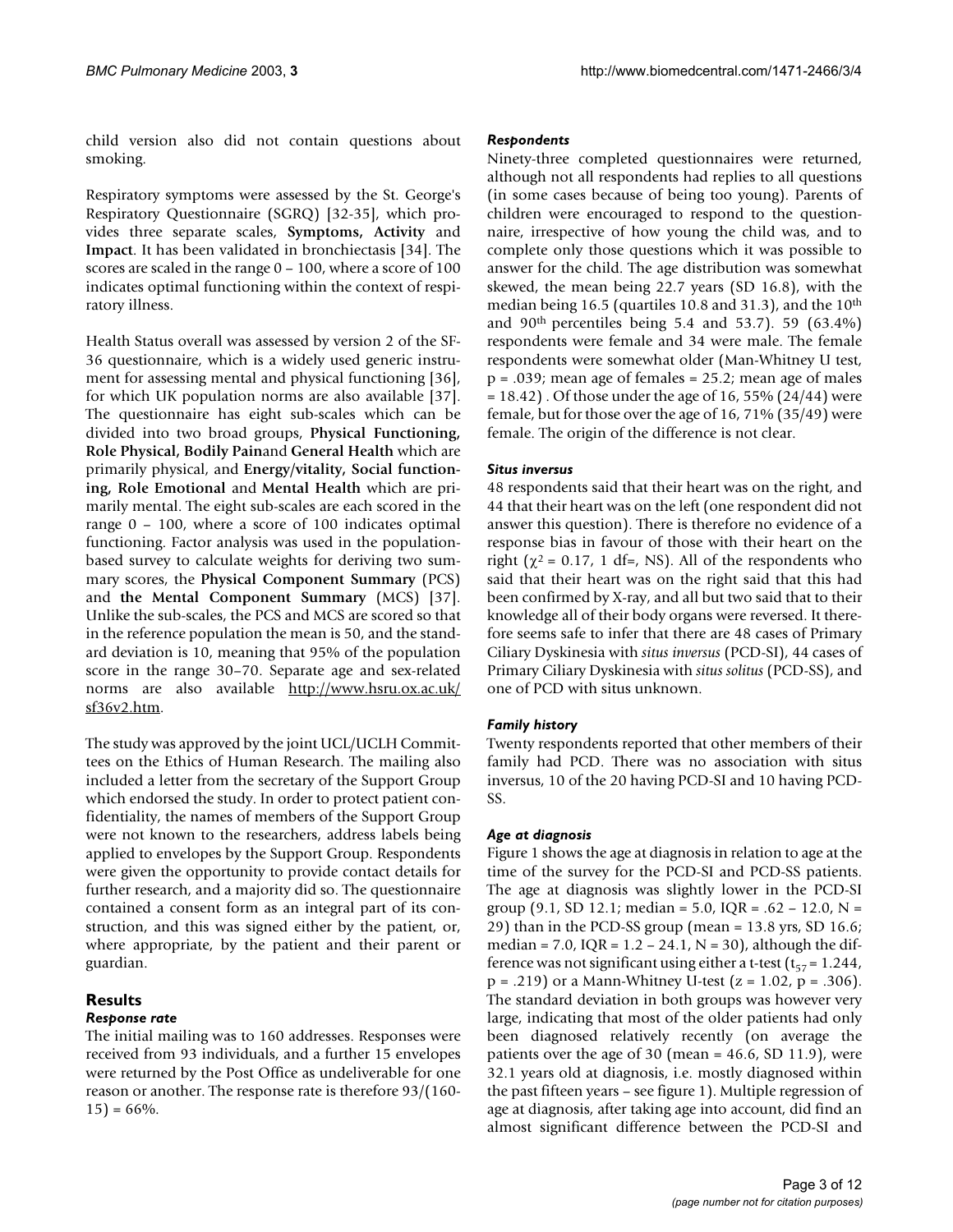

## dashed line), and PCD-SS (solid circles, solid line) **Figure 1** Age at diagnosis of PCD (ordinate), in relation to current age (abscissa), separately for patients with PCD-SI (open circles,

Age at diagnosis of PCD (ordinate), in relation to current age (abscissa), separately for patients with PCD-SI (open circles, dashed line), and PCD-SS (solid circles, solid line). The fitted lines are lowess curves.

PCD-SS groups ( $t_{56}$  = 1.919, p = .060), although the effect was principally due to the outlier, who was aged 63, but diagnosed at the age of five. Removal of that case resulted in a non-significant difference  $(t_{55} = 1.492, p = .141)$ .

#### *Smoking*

A question on smoking was only included in the questionnaire sent to those over the age of sixteen. Two individuals (4%) were current smokers; both were male and smoked ten cigarettes per day. A further six (13%) were exsmokers, and the remaining 37 (82%) had never smoked.

#### *St. George's Respiratory Questionnaire*

The three sub-scales of the St. George's Respiratory Questionnaire all correlated highly with one another (**Symptoms** with **Activity**, r = .663, p < .001; **Symptoms** with **Impact**, r = .779, p < .001; and **Activity** with **Impact**, r = .757, p < .001). The **Symptoms** sub-scale correlated significantly with age (r = -.479, p < .001), as also did the **Activity** sub-scale  $(r = -.387, p < .001)$ , and the **Impact** subscale ( $r = -0.401$ ,  $p < 0.001$ ). Figure 2 shows a lowess (locally weighted least-squares) plot of the relationship of the symptoms sub-scale to age. The **Symptom** score declines only very slightly until about the age of 25, after which the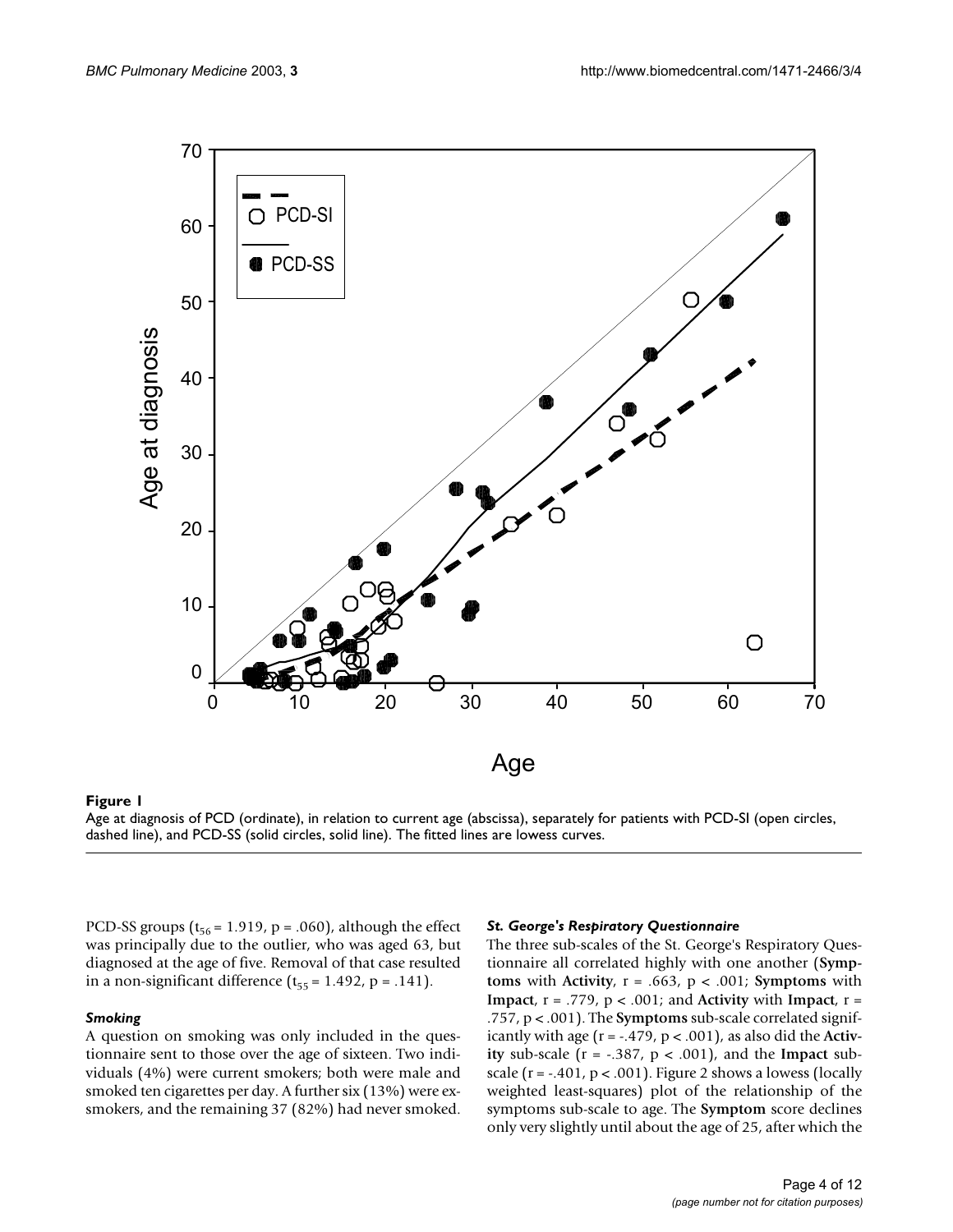

St. George's Questionnaire: Respiratory Symptom Scale

#### **Figure 2** The Symptom scale of the St. George's Respiratory Questionnaire plotted in relations of the age of the respondent in relation to the age of the age of the age of the respondent in relation to the age of the age

The Symptom scale of the St. George's Respiratory Questionnaire plotted in relation to the age of the respondent. PCD-SS individuals are shown as solid black circles (•) and PCD-SI individuals as open black circles (○). The solid black line is the lowess curve fitted through the data.

score declines somewhat more rapidly and there is a worsening of respiratory symptoms. Although not shown, the **Activity** and **Impact** sub-scales show a similar relationship with age.

#### *The SF-36 measures of Health Status*

Although the eight sub-scales of the St. George's Respiratory Questionnaire provide a detailed picture of health status, the vast majority of the variance in them is more simply described by the physical component score and mental component scores. These scores also have the advantage of well-described population norms. Both the PCS and the MCS in our sample show a significant correlation with age  $(r = -.344, p < .001; r = -.363, p < .001$ respectively). However the population norms also show a decline associated with normal ageing, and therefore on

its own this correlation is difficult to interpret. Figures 3 and 4 show scattergrams and lowess curves of the PCS and MCS in relation to age, and in relation to population norms for the age ranges 16–24, 25–34, 35–44, 45–54 and 55–64. The lowess curve in figure 3 shows that the PCS is only about half a standard deviation below the population mean until the mid-20s, after which the score declines somewhat more rapidly than the population norms, and from about the age of 40 or so it is about one and a half standard deviations below the norms. In contrast, although figure 4 shows that the MCS also declines with age, the declining health status broadly parallels that found in the general population as a whole, being at most about one third to one half a standard deviation below the population norms.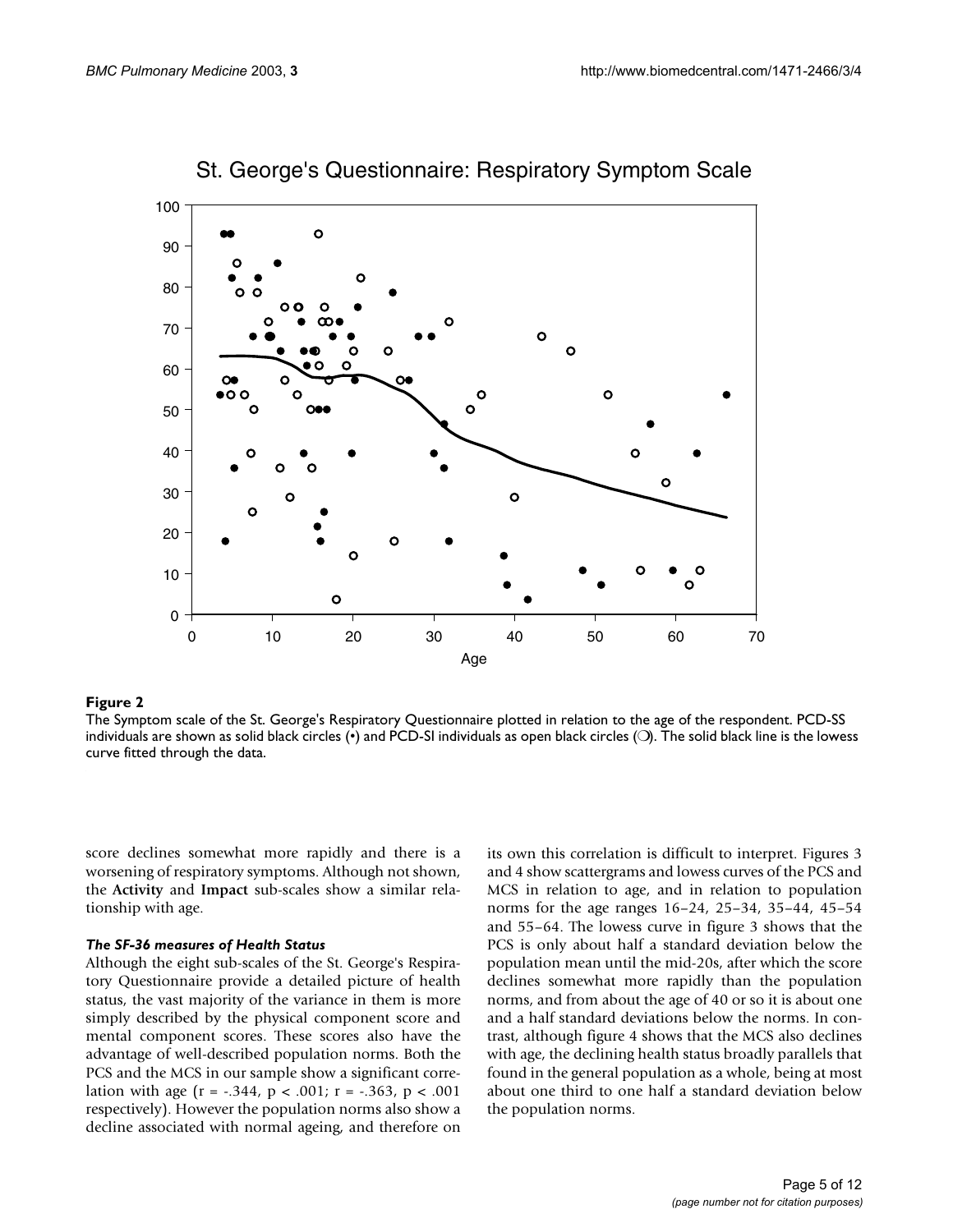

## SF-36 Physical Summary Score

#### The Physical Component Score of the SF- **Figure 3** 36 Health Status measure, plotted in relation to the age of the respondent

The Physical Component Score of the SF-36 Health Status measure, plotted in relation to the age of the respondent. PCD-SS individuals are shown as solid black circles (•) and PCD-SI individuals as open black circles (❍). The solid black line (**-**) is the lowess curve fitted through the data. The dashed black line (- - -) shows the population norm (see text), and the dotted black lines (.....) show one standard deviation above and below the population norm.

#### *Age at diagnosis in relation to symptoms*

An important question concerns the impact of the age at diagnosis upon symptoms. An earlier diagnosis allows the possibility of medically based interventions to try and prevent the longer-term complications of the condition. Statistically the best way to visualise this is in terms of 'time since diagnosis' (i.e. Current Age minus Age at Diagnosis) since that is the time during which medical care was provided. If medical care has an effect upon symptoms, then time since diagnosis should provide an additional predictor of symptom score, after age has been taken into account. Table [1](#page-6-0) firstly shows the regression of symptom scores upon age, and then shows the regression of scores upon age and time since diagnosis (with each effect taking the other into account). The SF-36 physical and mental scores, and the SGRQ **Symptoms** score do not show a significant effect of time since diagnosis. However the SGRQ **Impact** score shows a statistically significant effect of time since diagnosis ( $p = .022$ ), and the regression coefficient is positive (.580), in contrast to the negative regression coefficient for age (-.599) – in other words, despite a decline in score with each year of age, there has been an *increase* due to each year of treatment. Furthermore, since the regression coefficients are unstandardised, and hence are on the same scale of SGRQ points/year, then the effect of age, and the effect of time since diagnosis are equivalent, but with opposite signs, suggesting that the two effects balance one another out so that deterioration has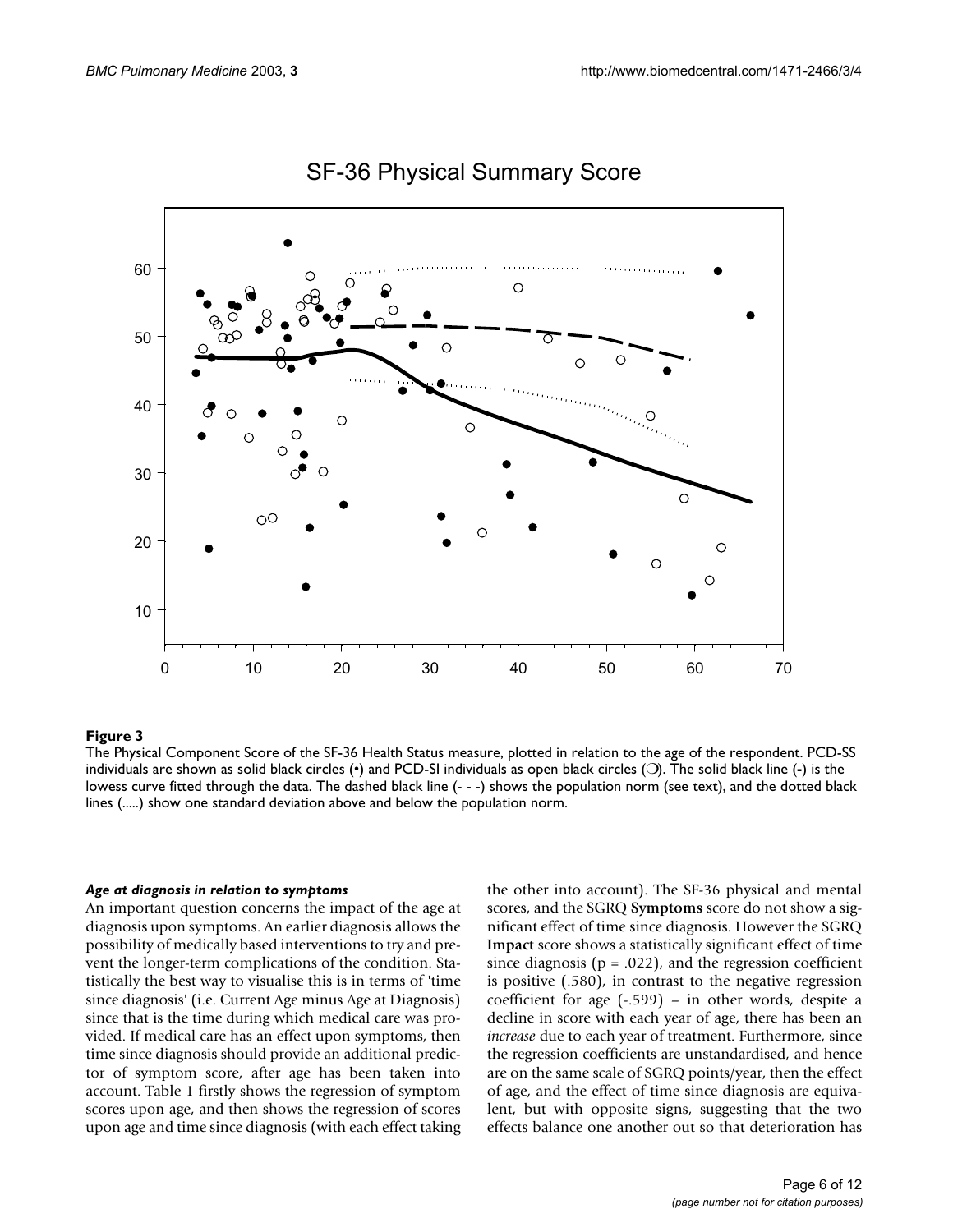

## SF-36 Mental Summary Score

#### **Figure 4** The Mental Component Score of the SF-36 Health Status measure, plotted in relation to the age of the age of the age of the age of the age of the age of the age of the age of the age of the age of the age of the

The Mental Component Score of the SF-36 Health Status measure, plotted in relation to the age of the respondent. PCD-SS individuals are shown as solid black circles (•) and PCD-SI individuals as open black circles (❍). The solid black line (**-**) is the lowess curve fitted through the data. The dashed black line (- - -) shows the population norm (see text), and the dotted black lines (.....) show one standard deviation above and below the population norm.

<span id="page-6-0"></span>**Table 1: Regression of the effects of age and time since diagnosis upon symptom scores. Column (1) shows the simple regression of symptom score upon age, without taking time since diagnosis into account.**

|                      | Effect of age, without taking time<br>since diagnosis into account (1) b<br>(SE) Sig | Effect of age, taking time since<br>diagnosis into account $(2)$ b $(SE)$<br>Sig | Effect of time since diagnosis,<br>taking age into account (3) b (SE)<br>Sig |
|----------------------|--------------------------------------------------------------------------------------|----------------------------------------------------------------------------------|------------------------------------------------------------------------------|
| SGRQ-Symptoms        | $-0.750$ (.171) p < $0.001$                                                          | $-0.832$ (.191) p < $0.001$                                                      | $.354$ (.363) p = .334                                                       |
| <b>SGRQ-Activity</b> | $-.500(.172)$ p = .005                                                               | $-.646(.188) p = .001$                                                           | $.628(.359)$ p = $.085$                                                      |
| SGRQ-Impact          | $-465$ (.121) p < .001                                                               | $-599$ (.129) p < .001                                                           | $.580(.246) p = .022$                                                        |
| <b>SF-36: PCS</b>    | $-.292(.105)$ p = .007                                                               | $-.328(.117) p = .007$                                                           | $.159$ (.223) p = .480                                                       |
| <b>SF-36: MCS</b>    | $-216$ (.073) p = .005                                                               | $-.241$ (.082) p = .005                                                          | $.106$ (.156) p = .500                                                       |

Column (2) shows the regression of symptom score upon age after taking time since diagnosis into account, and column (3) shows the regression of symptom score upon time since diagnosis after taking age into account. The effects in columns (2) and (3) are therefore statistically independent. Regression coefficients are shown as the 'b' (unstandardised) coefficients, along with their standard error (SE) and significance levels (p). Entries in bold have p < .1.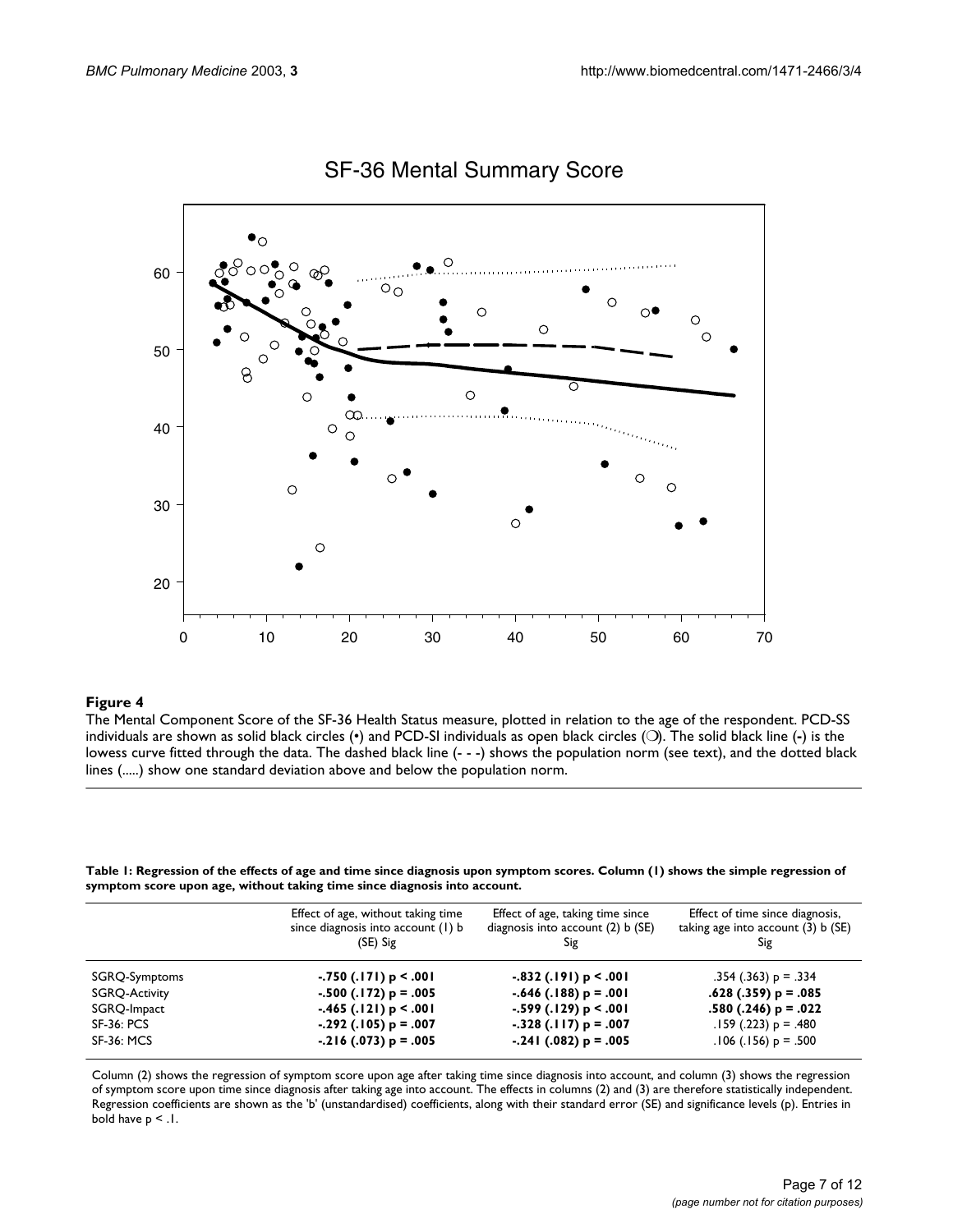

## St. George's Questionnaire: Impact Scale

#### The Impact scale of the St. George's Respir since diagnosis (calculated as Cu **Figure 5** rrent Age minus Age at diagnosis) atory Questionnaire plotted in relation to the age of the respondent and the time

The Impact scale of the St. George's Respiratory Questionnaire plotted in relation to the age of the respondent and the time since diagnosis (calculated as Current Age minus Age at diagnosis). Individuals with a time since diagnosis of more than eight years are shown as solid black circles (•), and the lowess curve is shown as a solid black line (**-**), and those with a time since diagnosis of less than eight years are shown as open black circles  $($   $\bigcirc$ ) and the lowess curve is shown as a dashed black line (- -- -).

ceased after diagnosis. The effect of time since diagnosis upon the SGRQ **Impact** Score is shown in figure 5, a median split being used to group the patients into those who have been diagnosed for more than eight years (mean time since diagnosis  $= 4.5$  years, SD $= 2.1$ ; mean age  $= 17.2$ , SD  $= 16.5$ ) and those who have been diagnosed less than eight years (mean time since diagnosis = 15.3 years, SD = 8.9; mean age = 25.4, SD = 14.8) . The SGRQ **Activity** score shows an effect that is almost significant at the .05 level ( $p = .085$ ), and the effect is in the expected direction (a positive regression coefficient on time since diagnosis). If a one-tailed test has been used, which seems reasonable since treatment is expected to benefit symptoms, then the effect would have reached the conventional level of significance ( $p = .042$ ).

#### *PCD-SI compared with PCD-SS*

Iindividuals with PCD-SI and those with PCD-SS were compared on the various measures of symptoms and health status. Simple t-tests showed no differences between PCD-SI and PCD-SS, and neither were there effects of *situs* on symptoms after taking age into account using a multiple regression. A detailed table of results is available from the first author on request.

#### *Other symptoms*

Patients with PCD often report a range of other symptoms including nasal congestion, headache, earache, sinus pain, sore throat, and heartburn [4,38]. We assessed each of these by modifying one of the questions of the SGRQ. Respondents indicated the extent to which the problem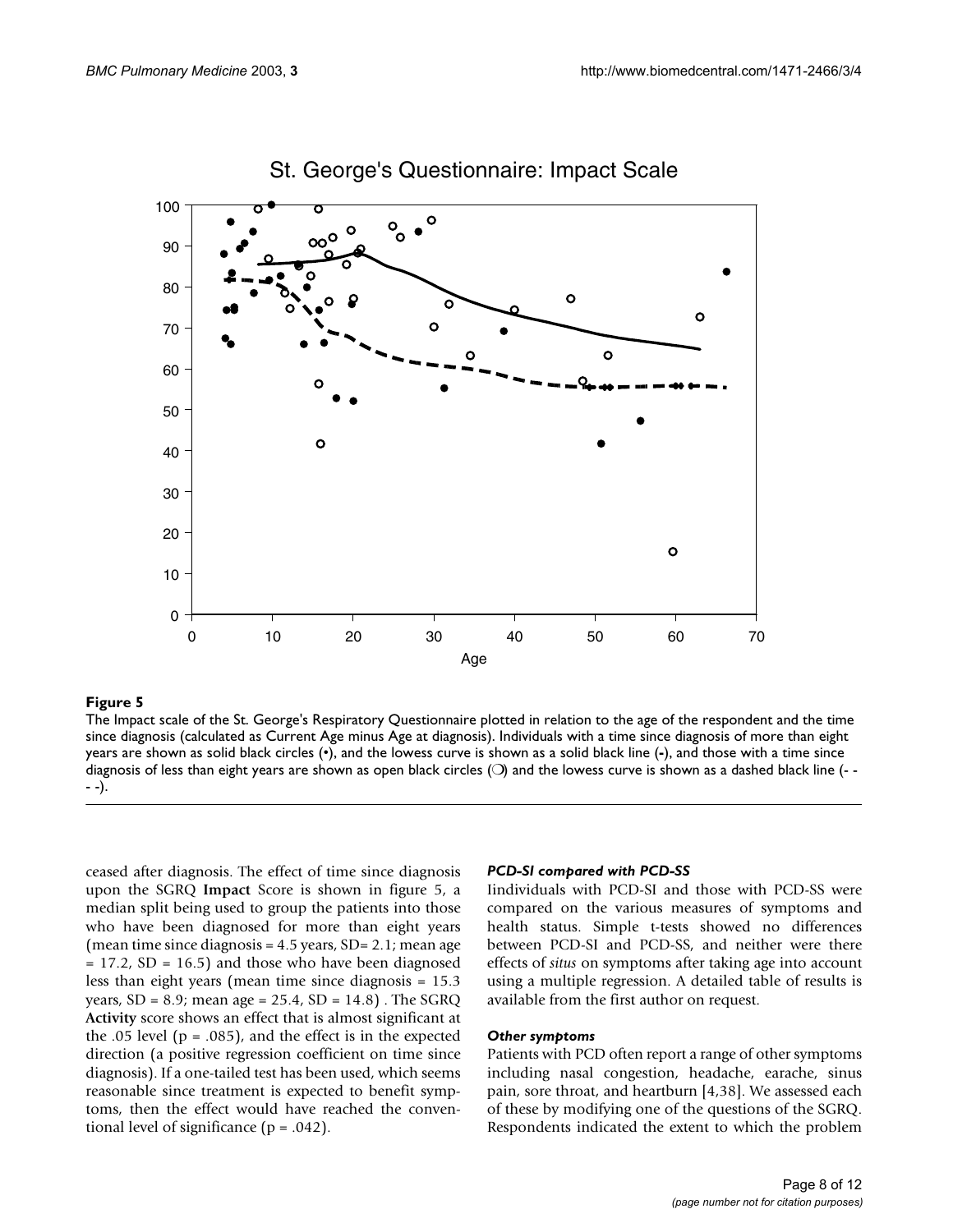

#### Nasal congestion, sinus pain, headache, sore thro **Figure 6** at, earache and heartburn in relation to age

Nasal congestion, sinus pain, headache, sore throat, earache and heartburn in relation to age. Symptoms are scored on a scale of 0 (None) to 4 (almost every day) – see text. A small amount of vertical jitter has been added to data points so that individuals are more easily distinguishable. The solid lines are lowess curves.

had affected them *over the past four weeks*, using five categories: 'Not at all' [scored 0], 'One day or so' [Scored 1], 'A few days a month' [Scored 2]. 'Several days a week' [Scored 3], or 'Almost everyday' [Scored 4]. Figure 6 shows that almost all individuals reported "a runny nose and nasal congestion". "Pain over my sinuses" and "headaches" typically affected patients for a few days a month, whereas "a sore throat" and "indigestion of heartburn (reflux)" affected patients once a month or so. There was a tendency for sinus pain, headache and heartburn to increase with age. "Earache or hearing problems" showed a more unusual pattern, being very frequent in childhood and declining through adolescence to a minimum at about 25 years of age, and then climbing once more in frequency. The 'U'-shaped shape of the age curve for earache is confirmed using multiple regression by a highly significant quadratic effect of age after taking the linear effect into account ( $p < .001$ ).

### *Treatments*

Although our study did not have access to clinical records, we did ask a number of questions about the treatments that patients used "to help with the symptoms of PCD". Table [2](#page-9-0) summarises the results. A clear majority of patients, although not all, were currently using physiotherapy and breathing exercises/techniques, and about half were taking regular antibiotics and bronchodilators. The use of expectorants and antacids or other drugs to help with heartburn or reflux were more common with increasing age. None of the treatments seemed to be used more commonly in patients who had been diagnosed longer ago.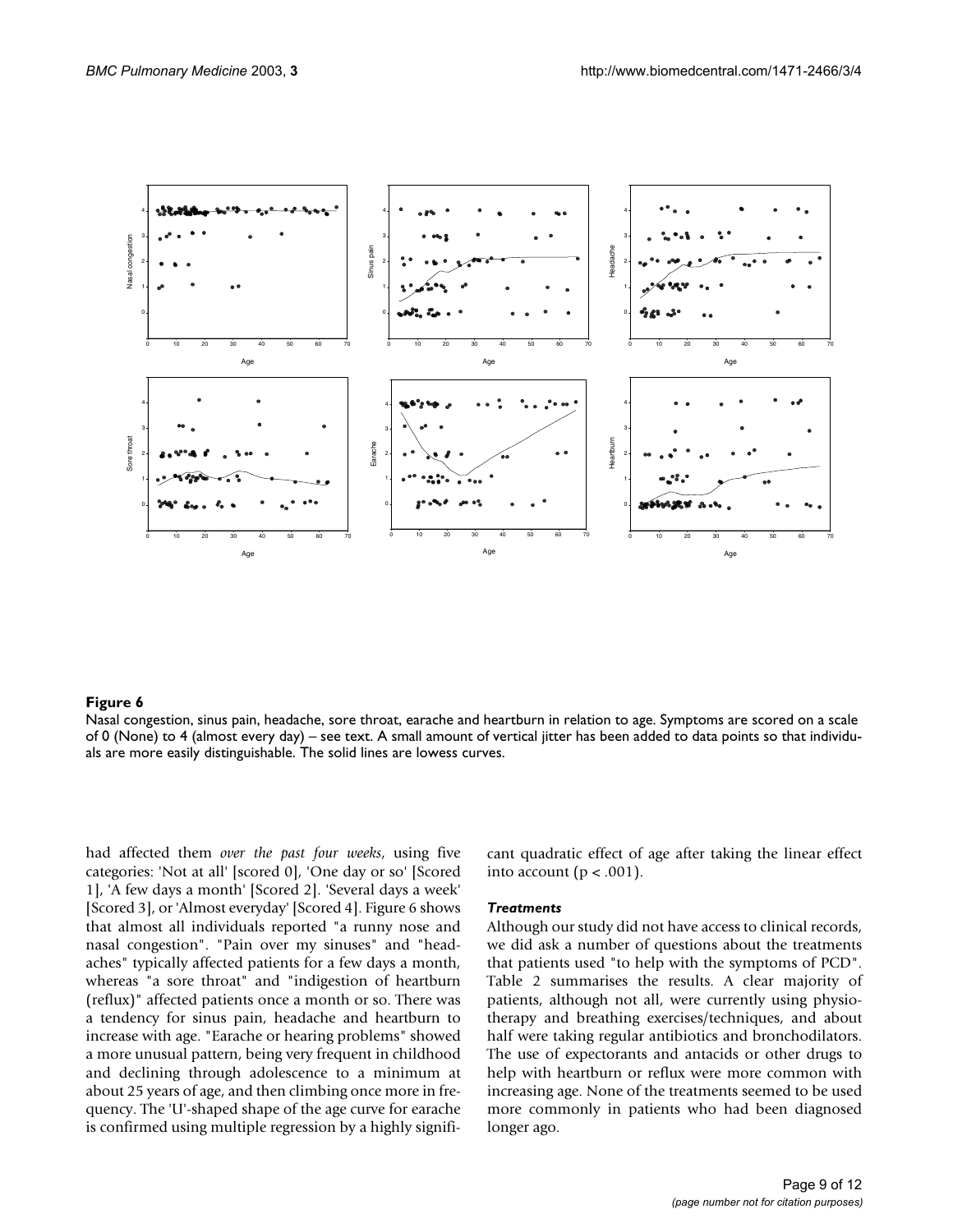|                                                          | Usage        |               |              | Correlation of usage with: |                     |                          |
|----------------------------------------------------------|--------------|---------------|--------------|----------------------------|---------------------|--------------------------|
|                                                          | "Never used" | "In the past" | "At present" | Age                        | Age at diagnosis    | Years since<br>diagnosis |
| Regular antibiotics                                      | 10(11%)      | 36 (39%)      | 46 (50%)     | $.042$ (NS)                | .227 (NS)           | $.236$ (NS)              |
| <b>Bronchodilators</b><br>(inhaler or tablets)           | 15 (17%)     | 23 (25%)      | 53 (58%)     | $.166$ (NS)                | .122 (NS)           | $.008$ (NS)              |
| Mucolytics to thin<br>the sputum                         | 75 (89%)     | 6(7%)         | 3(4%)        | .029 (NS)                  | .092 (NS)           | $-.046$ (NS)             |
| Physiotherapy                                            | (1%)         | 21(23%)       | 69 (76%)     | $-139$ (NS)                | $-.022$ (NS)        | $-174$ (NS)              |
| <b>Breathing</b><br>exercises and<br>techniques          | 11(12%)      | 13(14%)       | 68 (74%)     | $.119$ (NS)                | $.228$ (NS)         | $-120$ (NS)              |
| Expectorants                                             | 64 (73%)     | 19 (22%)      | 5(6%)        | .409 ( $p < .001$ )        | $.420(p = .001)$    | $.176$ (NS)              |
| Antacids or other<br>drugs for<br>heartburn or<br>reflux | 64 (72%)     | 16(18%)       | 9(10%)       | .380 ( $p < .001$ )        | .398 ( $p = .002$ ) | $.101$ (NS)              |

<span id="page-9-0"></span>**Table 2: Treatments used by patients in the study, and the Pearson correlation with age, age at diagnosis and years since diagnosis with usage (scored 3 = 'At present', 2 = 'In the past' and 1 = 'Never used').**

An important question concerns the relationship between treatment usage and symptoms. We therefore carried out a regression analysis relating symptom measures to the seven treatments about which we had asked. At the first step, age and years since diagnosis were entered into the analysis, and then a forward entry stepwise process was used to examine the predictive effects of the therapies. The SGRQ **Symptoms** score was predicted firstly by Antacids/ Heartburn-Reflux treatments (beta = -.445, p < .001), and then by use of bronchodilators (beta =  $-.275$ , p =  $.012$ ). Given the scoring of the treatment measures (high scores indicate treatment use), and the scoring of the symptom measures (low scores indicate poorer functioning), the negative beta coefficients indicate that those taking the treatments have lower symptom scores than those not taking them. Broadly similar results were found for the other outcome measures. The SGRQ **Activity** score was predicted firstly by Antacid use (beta = -.469,  $p < .001$ ), and then by expectorant use (beta =  $-.323$ , p = 016). The SGRQ **Impact** score was predicted firstly by expectorant use (beta  $= -.450$ ,  $p < .01$ ), and then by Antacid use (beta  $= -.301$ , p = .010). The SF-36 Physical Components Score was predicted firstly by Expectorant use (beta =  $-.461$ , p = .001), and then by Antacid use (beta = -.296, p = .024). Finally, the SF-36 Mental Component Score was predicted only by Antibiotic use (beta = -.283, p = .037). Mucolytic use, physiotherapy and breathing exercises were not predictive of any of the symptom scores after other treatments had been taken into account. It should be noted that in each of the analyses the beta coefficient is negative, meaning that those taking the treatment had *poorer* health.

## **Discussion**

Primary Ciliary Dyskinesia is a chronic illness, in which, as Siewert emphasised in his description of the first properly documented case, symptoms can be present from soon after birth. Although the symptoms even from birth are inconvenient, our results suggest that during childhood and adolescence there is relatively little impact upon normal, healthy functioning, the standard measures of the SF-36 showing little deviation from normality. However during the mid-20s there is a continual and progressive increase in respiratory symptoms. Our results using the St. George's Respiratory Questionnaire, which has been validated against objective measures of respiratory function [32-34] are clearly parallel to the decline in respiratory function with age which was measured by Ellerman and Bisgaard [28] using standard spirometric techniques. A replotting of those data (available from the first author), clearly shows a graph which is parallel in form to that of our figure 5. The long-term, longitudinal study of Ellerman and Bisgaard [28] also showed that respiratory function was significantly worse in patients who presented in adulthood rather than when the condition was diagnosed in childhood. As in our results, Ellerman and Bisgaard [28] also showed that there was little deterioration once patients were under the supervision of a respiratory clinic, when management included regular spirometry, daily physiotherapy and monthly sputum cultures.

As well as lower respiratory symptoms, individuals with PCD also suffer a range of other symptoms from the ears, nose and throat, and upper gastrointestinal tract. Of some interest in our study is the decline in earache through adolescence, which provides a useful validation of the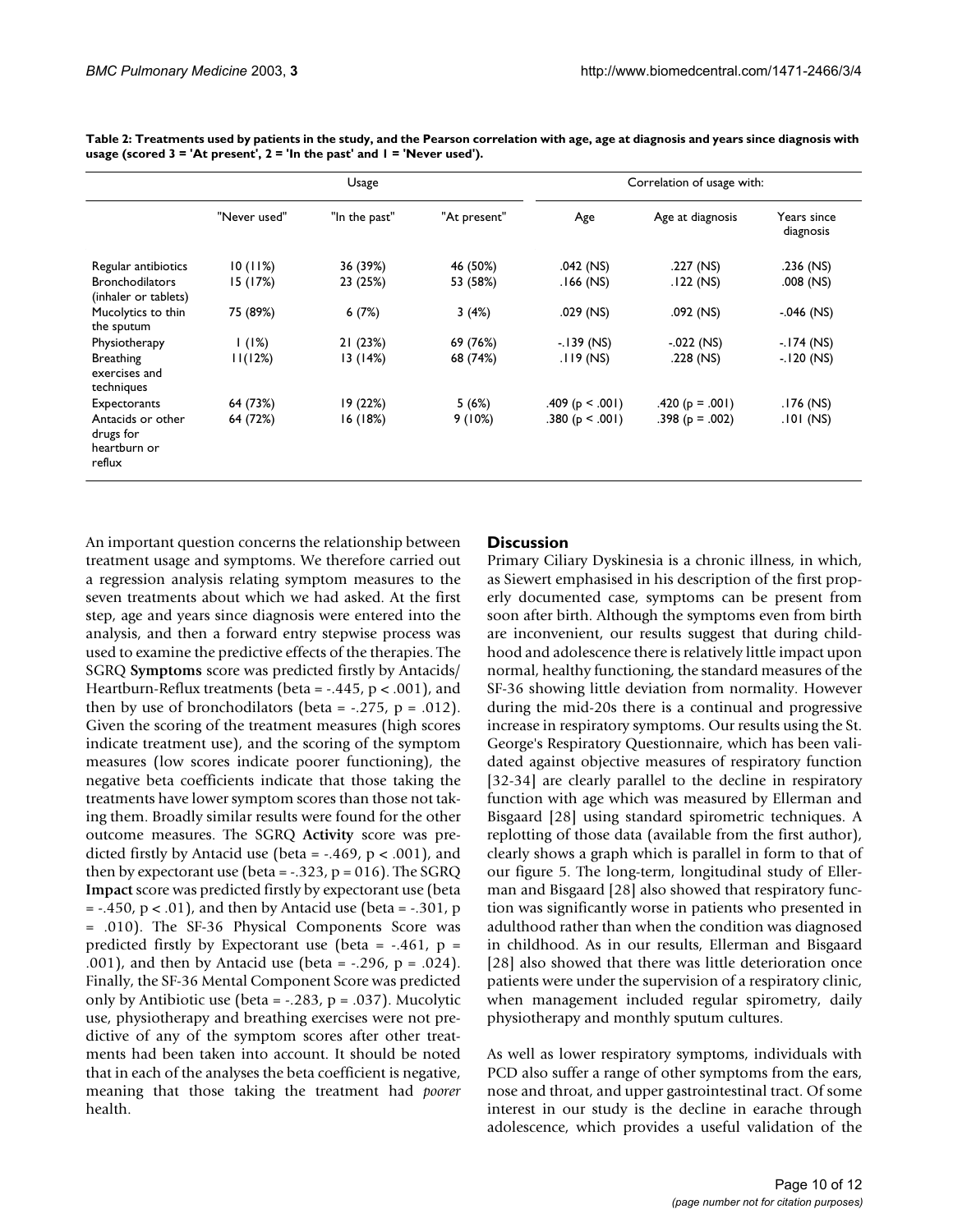quality of our data, since such problems are thought to resolve as the Eustachian tube becomes larger due to growth. The subsequent resurgence of earache was more surprising, and requires further exploration.

On the physical scores of the SF-36 in our study there is a continual decline with age, such that from about the age of 40 onwards the health status of these individuals is one to one and a half standard deviations below the population mean (although there is substantial variability at all ages). That is a large and important effect on health, and although PCD does not usually manifest in an increased mortality, there is clearly a moderate degree of morbidity which affects normal physical functioning (although there seems relatively little effect on social and emotional functioning beyond the normal effects of ageing).

The results, particularly those shown in figure 3, are important because they suggest that the morbidity resulting from PCD is progressive across the life-span, and hence that early therapeutic interventions may be able to prevent the deterioration in health that we have found. The possible benefit of early medical intervention, particularly on the **Impact** and **Activity** scores of the SGRQ, is suggested by the analyses of table [1](#page-6-0), which show that an earlier diagnosis, which results in more years of treatment since diagnosis, has a positive impact on symptoms. There is a need for properly designed, prospective studies both of early diagnosis itself, and of interventions such as regular sputum culture, routine use of antibiotics, and physiotherapy, all which may reduce morbidity [4].

Although earlier diagnosis may contribute to a better clinical outcome, it is not clear from our data what is the main causative component of that better outcome. We had basic self-report measures of the treatments received by these patients, and we looked for correlations with outcome. Although they were present and highly significant, in each case the regression coefficients were negative, meaning that those taking the treatments had poorer health. The implication is that the treatments taken are a response to symptoms, rather than that they are having a positive impact upon them. That is supported by the majority of the significant effects concerning expectorants and antacids (which are readily available as non-prescription medicines) rather than antibiotics, bronchodilators, or physiotherapy and breathing exercises, which are more associated with hospital treatment. That interpretation is supported by the sole correlate of antibiotic use being with the SF-36 Mental Component Score, suggesting antibiotics can be a response to anxiety and other psychological responses by patients to their illness.

Our data represent the largest published study of the symptoms and effects upon health in PCD, but we are aware that there is a risk that our sample may be biassed. All of the subjects are volunteers who had chosen to join the PCD Family Support Group, so that it is possible either that our subjects are not representative, perhaps coming from the more severe end of the spectrum of disease, or, particularly in the younger patients, their condition is less severe but parents have chosen to be involved in the support group in order to have as much information as possible about the condition. Although both biasses are possible, they also emphasise the need for properly representative and systematic studies of patients who are typical of the entire population. That would also require a concerted effort to identify a national sample of all individuals with PCD, independent of symptoms and presentation and diagnosis at clinics.

Many of the subjects in our study are relatively young, in part reflecting the frequent presentation of patients due to symptoms in the neonatal period, and the increased awareness of paediatricians for the diagnosis in young patients with chronic respiratory or otolaryngological problems. We encouraged parents to respond on behalf of their children and with the collaboration of their children, and were gratified by the response rate. Although there might be a concern, particularly in children under the age of ten, that the reports are not reliable, the fact of the matter is that those under ten report similar patterns of symptoms to those in their teens, and that this provides support and validation of the younger patients' responses. It is also the case that none of our conclusions would differ if individuals under the age of ten or twelve or sixteen were eliminated from this report.

A striking, and biologically fascinating, aspect of PCD is that half of the patients have *situs inversus* (and Siewert himself was himself impressed by the co-occurrence of the unusual conditions of bronchiectasis in childhood and *situs inversus*). Although it might be expected that the age at diagnosis would be lower in individuals who had *situs inversus* (PCD-SI) than in those with *situs solitus* (PCD-SS) the trend in this study did not reach statistical significance. The present results are therefore similar to those of Coren *et al* [38] who also found a non-significant trend towards PCD-SI cases being diagnosed earlier than PCD-SS. Even if a larger series were to find a significant effect, the broad conclusion has to be that even if the diagnosis is often triggered by the presence of *situs inversus*, the existence of other symptoms, in particular bronchiectasis in younger patients, should be sufficient to suggest PCD as a possible diagnosis.

Although only a half of PCD patients have *situs inversus*, the rest having the so-called 'partial Kartagener's syndrome', our analysis makes clear that the symptoms of PCD-SI and PCD-SS are the same, and the evolution of the